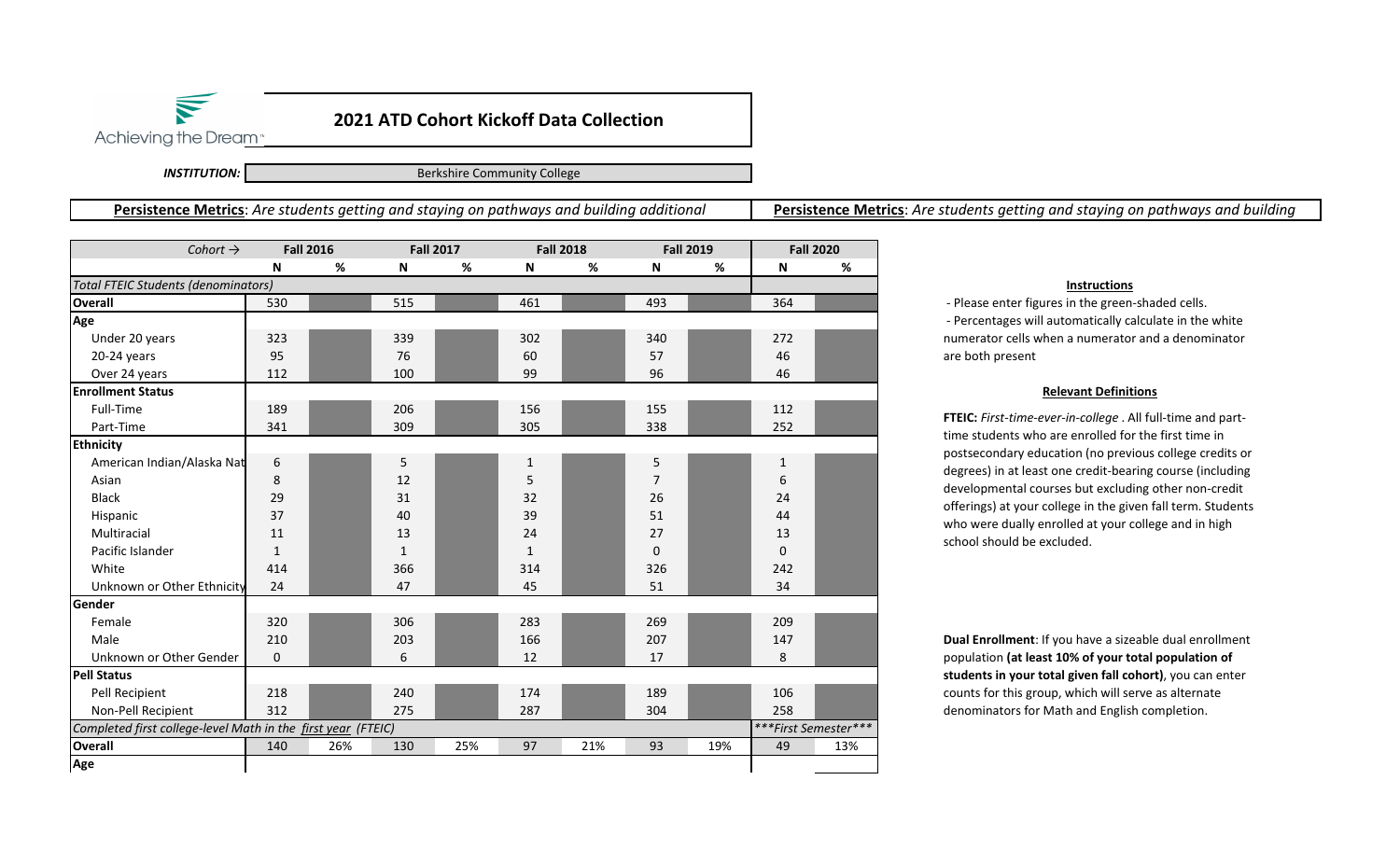| Under 20 years                                                  | 98             | 30%  | 98             | 29% | 76             | 25%  | 74             | 22% | 40                   | 15% |  |  |  |
|-----------------------------------------------------------------|----------------|------|----------------|-----|----------------|------|----------------|-----|----------------------|-----|--|--|--|
| 20-24 years                                                     | 21             | 22%  | 15             | 20% | 9              | 15%  | 6              | 11% | 6                    | 13% |  |  |  |
| Over 24 years                                                   | 21             | 19%  | 17             | 17% | 12             | 12%  | 13             | 14% | 3                    | 7%  |  |  |  |
| <b>Enrollment Status</b>                                        |                |      |                |     |                |      |                |     |                      |     |  |  |  |
| Full-Time                                                       | 88             | 47%  | 87             | 42% | 54             | 35%  | 50             | 32% | 31                   | 28% |  |  |  |
| Part-Time                                                       | 52             | 15%  | 43             | 14% | 43             | 14%  | 43             | 13% | 18                   | 7%  |  |  |  |
| <b>Ethnicity</b>                                                |                |      |                |     |                |      |                |     |                      |     |  |  |  |
| American Indian/Alaska Nat                                      | $\mathbf{1}$   | 17%  | $\mathbf{1}$   | 20% | $\mathbf{1}$   | 100% | $\mathbf 0$    | 0%  | $\mathbf{0}$         | 0%  |  |  |  |
| Asian                                                           | 4              | 50%  | 5              | 42% | $\mathbf{1}$   | 20%  | $\overline{2}$ | 29% | $\mathbf{1}$         | 17% |  |  |  |
| <b>Black</b>                                                    | 5              | 17%  | 8              | 26% | 3              | 9%   | 3              | 12% | 3                    | 13% |  |  |  |
| Hispanic                                                        | 9              | 24%  | 13             | 33% | 8              | 21%  | $\overline{7}$ | 14% | 3                    | 7%  |  |  |  |
| Multiracial                                                     | $\mathbf{1}$   | 9%   | $\overline{2}$ | 15% | $\mathbf{1}$   | 4%   | 5              | 19% | $\mathbf{1}$         | 8%  |  |  |  |
| Pacific Islander                                                | 0              | 0%   | $\pmb{0}$      | 0%  | $1\,$          | 100% | 0              |     | $\pmb{0}$            |     |  |  |  |
| White                                                           | 115            | 28%  | 96             | 26% | 75             | 24%  | 69             | 21% | 32                   | 13% |  |  |  |
| Unknown or Other Ethnicity                                      | 5              | 21%  | 5              | 11% | $\overline{7}$ | 16%  | $\overline{7}$ | 14% | 9                    | 26% |  |  |  |
| Gender                                                          |                |      |                |     |                |      |                |     |                      |     |  |  |  |
| Female                                                          | 84             | 26%  | 84             | 27% | 58             | 20%  | 49             | 18% | 22                   | 11% |  |  |  |
| Male                                                            | 56             | 27%  | 46             | 23% | 39             | 23%  | 39             | 19% | 27                   | 18% |  |  |  |
| Unknown or Other Gender                                         | $\mathbf 0$    |      | $\mathbf{0}$   | 0%  | $\mathbf{0}$   | 0%   | 5              | 29% | $\mathbf{0}$         | 0%  |  |  |  |
| <b>Pell Status</b>                                              |                |      |                |     |                |      |                |     |                      |     |  |  |  |
| Pell Recipient                                                  | 62             | 28%  | 72             | 30% | 43             | 25%  | 42             | 22% | 18                   | 17% |  |  |  |
| Non-Pell Recipient                                              | 78             | 25%  | 58             | 21% | 54             | 19%  | 51             | 17% | 31                   | 12% |  |  |  |
| Completed first college-level English in the first year (FTEIC) |                |      |                |     |                |      |                |     | ***First Semester*** |     |  |  |  |
| <b>Overall</b>                                                  | 241            | 45%  | 246            | 48% | 229            | 50%  | 202            | 41% | 97                   | 27% |  |  |  |
| Age                                                             |                |      |                |     |                |      |                |     |                      |     |  |  |  |
| Under 20 years                                                  | 163            | 50%  | 169            | 50% | 162            | 54%  | 149            | 44% | 68                   | 25% |  |  |  |
| 20-24 years                                                     | 41             | 43%  | 39             | 51% | 27             | 45%  | 21             | 37% | 16                   | 35% |  |  |  |
| Over 24 years                                                   | 37             | 33%  | 38             | 38% | 40             | 40%  | 32             | 33% | 13                   | 28% |  |  |  |
| <b>Enrollment Status</b>                                        |                |      |                |     |                |      |                |     |                      |     |  |  |  |
| Full-Time                                                       | 123            | 65%  | 136            | 66% | 108            | 69%  | 99             | 64% | 57                   | 51% |  |  |  |
| Part-Time                                                       | 118            | 35%  | 110            | 36% | 121            | 40%  | 103            | 30% | 40                   | 16% |  |  |  |
| <b>Ethnicity</b>                                                |                |      |                |     |                |      |                |     |                      |     |  |  |  |
| American Indian/Alaska Nat                                      | $\overline{2}$ | 33%  | 3              | 60% | $\mathbf 0$    | 0%   | $\overline{2}$ | 40% | $\mathbf 0$          | 0%  |  |  |  |
| Asian                                                           | 5              | 63%  | $\,8\,$        | 67% | $\overline{4}$ | 80%  | 3              | 43% | $\overline{2}$       | 33% |  |  |  |
| <b>Black</b>                                                    | 8              | 28%  | 18             | 58% | 15             | 47%  | 8              | 31% | 4                    | 17% |  |  |  |
| Hispanic                                                        | 16             | 43%  | 22             | 55% | 24             | 62%  | 21             | 41% | 11                   | 25% |  |  |  |
| Multiracial                                                     | 3              | 27%  | 3              | 23% | 14             | 58%  | 10             | 37% | 3                    | 23% |  |  |  |
| Pacific Islander                                                | $\mathbf 1$    | 100% | $\pmb{0}$      | 0%  | $\mathbf{1}$   | 100% | 0              |     | $\pmb{0}$            |     |  |  |  |
| White                                                           | 197            | 48%  | 176            | 48% | 153            | 49%  | 142            | 44% | 61                   | 25% |  |  |  |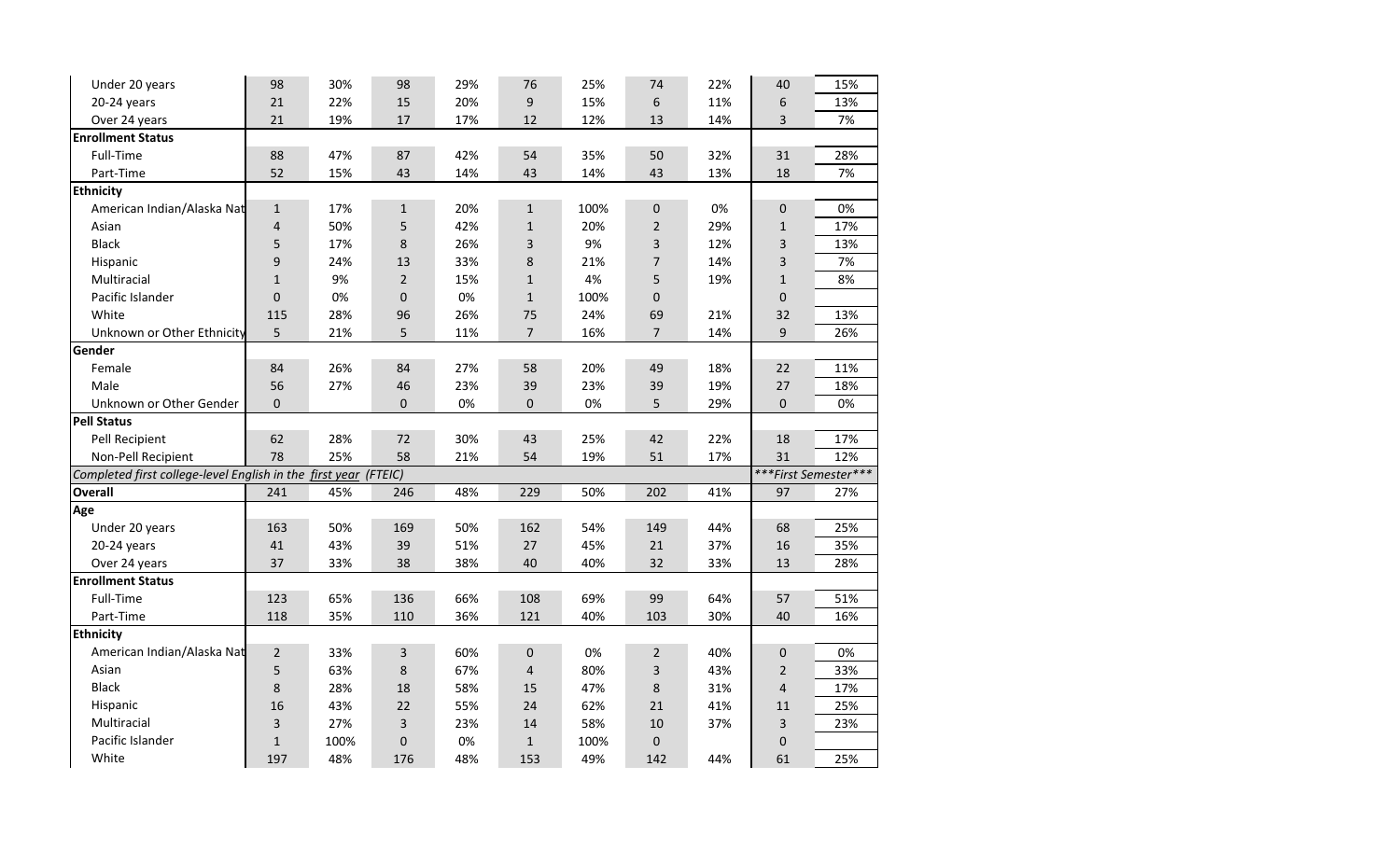| Unknown or Other Ethnicity                                                             | 9              | 38% | 16             | 34%  | 18             | 40% | 16           | 31% | 16 | 47% |
|----------------------------------------------------------------------------------------|----------------|-----|----------------|------|----------------|-----|--------------|-----|----|-----|
| Gender                                                                                 |                |     |                |      |                |     |              |     |    |     |
| Female                                                                                 | 138            | 43% | 152            | 50%  | 135            | 48% | 122          | 45% | 51 | 24% |
| Male                                                                                   | 103            | 49% | 93             | 46%  | 91             | 55% | 75           | 36% | 46 | 31% |
| Unknown or Other Gender                                                                | $\mathbf{0}$   |     | $\mathbf 1$    | 17%  | 3              | 25% | 5            | 29% | 0  | 0%  |
| <b>Pell Status</b>                                                                     |                |     |                |      |                |     |              |     |    |     |
| Pell Recipient                                                                         | 120            | 55% | 150            | 63%  | 115            | 66% | 92           | 49% | 46 | 43% |
| Non-Pell Recipient                                                                     | 121            | 39% | 96             | 35%  | 114            | 40% | 110          | 36% | 51 | 20% |
| Students earning at least 30 credits in the first year                                 |                |     |                |      |                |     |              |     |    |     |
| Overall                                                                                | 33             | 6%  | 40             | 8%   | 26             | 6%  | 13           | 3%  |    | 0%  |
| Age                                                                                    |                |     |                |      |                |     |              |     |    |     |
| Under 20 years                                                                         | 20             | 6%  | 28             | 8%   | 15             | 5%  | 11           | 3%  |    | 0%  |
| 20-24 years                                                                            | $\overline{7}$ | 7%  | 6              | 8%   | 5              | 8%  | $\mathbf{1}$ | 2%  |    | 0%  |
| Over 24 years                                                                          | 6              | 5%  | 6              | 6%   | 6              | 6%  | $\mathbf{1}$ | 1%  |    | 0%  |
| <b>Enrollment Status</b>                                                               |                |     |                |      |                |     |              |     |    |     |
| Full-Time                                                                              | 31             | 16% | 37             | 18%  | 25             | 16% | 13           | 8%  |    | 0%  |
| Part-Time                                                                              | $\overline{2}$ | 1%  | 3              | 1%   | $\mathbf{1}$   | 0%  | $\mathbf 0$  | 0%  |    | 0%  |
| <b>Ethnicity</b>                                                                       |                |     |                |      |                |     |              |     |    |     |
| American Indian/Alaska Nat                                                             | $\mathbf 0$    | 0%  | $\mathbf 0$    | 0%   | $\mathbf 0$    | 0%  | $\mathbf 0$  | 0%  |    | 0%  |
| Asian                                                                                  | $\pmb{0}$      | 0%  | $\overline{2}$ | 17%  | $\mathbf 0$    | 0%  | $\mathbf 0$  | 0%  |    | 0%  |
| <b>Black</b>                                                                           | $\overline{2}$ | 7%  | $\mathsf 3$    | 10%  | 4              | 13% | $\mathbf{1}$ | 4%  |    | 0%  |
| Hispanic                                                                               | $\mathbf{1}$   | 3%  | $\mathbf 1$    | 3%   | $\overline{2}$ | 5%  | $\mathbf{1}$ | 2%  |    | 0%  |
| Multiracial                                                                            | $\mathbf{1}$   | 9%  | $\mathbf{1}$   | 8%   | $\mathbf{1}$   | 4%  | $\Omega$     | 0%  |    | 0%  |
| Pacific Islander                                                                       | $\pmb{0}$      | 0%  | $\mathbf{1}$   | 100% | 0              | 0%  | 0            |     |    |     |
| White                                                                                  | 29             | 7%  | 30             | 8%   | 17             | 5%  | 11           | 3%  |    | 0%  |
| Unknown or Other Ethnicity                                                             | $\Omega$       | 0%  | $\overline{2}$ | 4%   | $\overline{2}$ | 4%  | $\Omega$     | 0%  |    | 0%  |
| Gender                                                                                 |                |     |                |      |                |     |              |     |    |     |
| Female                                                                                 | 18             | 6%  | 20             | 7%   | 13             | 5%  | 5            | 2%  |    | 0%  |
| Male                                                                                   | 15             | 7%  | 20             | 10%  | 13             | 8%  | 8            | 4%  |    | 0%  |
| Unknown or Other Gender                                                                | $\Omega$       |     | $\mathbf 0$    | 0%   | 0              | 0%  | $\Omega$     | 0%  |    | 0%  |
| <b>Pell Status</b>                                                                     |                |     |                |      |                |     |              |     |    |     |
| Pell Recipient                                                                         | 16             | 7%  | 23             | 10%  | 12             | 7%  | 7            | 4%  |    | 0%  |
| Non-Pell Recipient                                                                     | 17             | 5%  | 17             | 6%   | 14             | 5%  | 6            | 2%  |    | 0%  |
| Students re-enrolling in the FOLLOWING fall semester (one-year fall-to-fall retention) |                |     |                |      |                |     |              |     |    |     |
| <b>Overall</b>                                                                         | 205            | 39% | 205            | 40%  | 161            | 35% | 141          | 29% |    | 0%  |
| Age                                                                                    |                |     |                |      |                |     |              |     |    |     |
| Under 20 years                                                                         | 123            | 38% | 125            | 37%  | 106            | 35% | 99           | 29% |    | 0%  |
| 20-24 years                                                                            | 41             | 43% | 29             | 38%  | 19             | 32% | 14           | 25% |    | 0%  |
| Over 24 years                                                                          | 41             | 37% | 51             | 51%  | 36             | 36% | 28           | 29% |    | 0%  |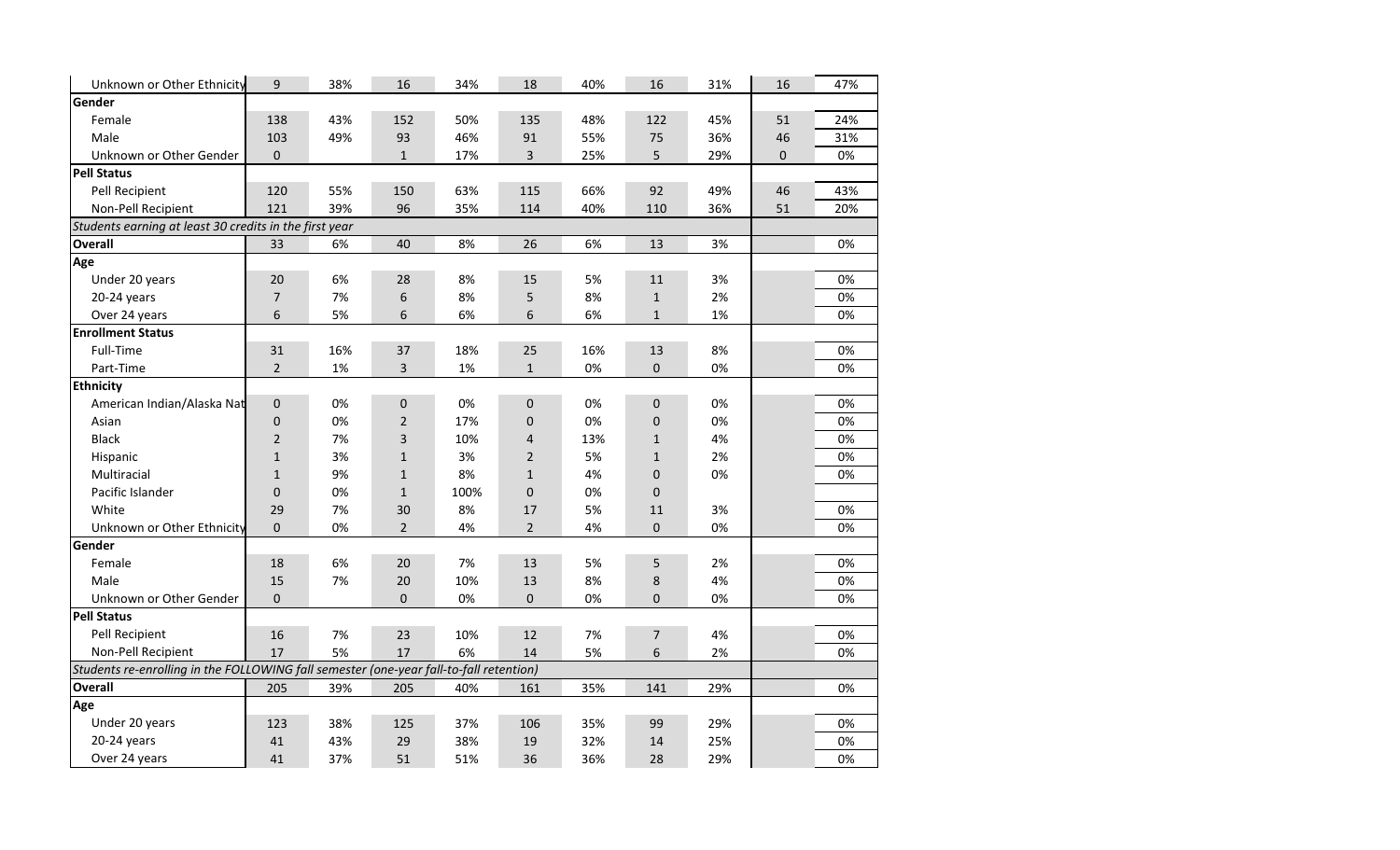| <b>Enrollment Status</b>                                                           |              |      |                |     |                |      |                |     |                |                      |
|------------------------------------------------------------------------------------|--------------|------|----------------|-----|----------------|------|----------------|-----|----------------|----------------------|
| Full-Time                                                                          | 104          | 55%  | 112            | 54% | 71             | 46%  | 61             | 39% |                | 0%                   |
| Part-Time                                                                          | 101          | 30%  | 93             | 30% | 90             | 30%  | 80             | 24% |                | 0%                   |
| <b>Ethnicity</b>                                                                   |              |      |                |     |                |      |                |     |                |                      |
| American Indian/Alaska Nat                                                         | $\mathsf{3}$ | 50%  | $\mathbf{1}$   | 20% | $\mathbf{1}$   | 100% | $\mathbf{1}$   | 20% |                | 0%                   |
| Asian                                                                              | 5            | 63%  | $\overline{7}$ | 58% | $\overline{2}$ | 40%  | $\mathbf{1}$   | 14% |                | 0%                   |
| <b>Black</b>                                                                       | 10           | 34%  | 17             | 55% | 14             | 44%  | $\overline{7}$ | 27% |                | 0%                   |
| Hispanic                                                                           | 10           | 27%  | 14             | 35% | 14             | 36%  | 19             | 37% |                | 0%                   |
| Multiracial                                                                        | 3            | 27%  | $1\,$          | 8%  | $\overline{7}$ | 29%  | 5              | 19% |                | 0%                   |
| Pacific Islander                                                                   | $\mathbf{1}$ | 100% | $\pmb{0}$      | 0%  | $\mathbf{1}$   | 100% | 0              |     |                |                      |
| White                                                                              | 168          | 41%  | 157            | 43% | 105            | 33%  | 98             | 30% |                | 0%                   |
| Unknown or Other Ethnicity                                                         | 5            | 21%  | $\bf 8$        | 17% | 17             | 38%  | 10             | 20% |                | 0%                   |
| Gender                                                                             |              |      |                |     |                |      |                |     |                |                      |
| Female                                                                             | 116          | 36%  | 119            | 39% | 95             | 34%  | 83             | 31% |                | 0%                   |
| Male                                                                               | 89           | 42%  | 86             | 42% | 65             | 39%  | 53             | 26% |                | 0%                   |
| Unknown or Other Gender                                                            | $\Omega$     |      | 0              | 0%  | $\mathbf{1}$   | 8%   | 5              | 29% |                | 0%                   |
| <b>Pell Status</b>                                                                 |              |      |                |     |                |      |                |     |                |                      |
| Pell Recipient                                                                     | 105          | 48%  | 120            | 50% | 85             | 49%  | 67             | 35% |                | 0%                   |
| Non-Pell Recipient                                                                 | 100          | 32%  | 85             | 31% | 76             | 26%  | 74             | 24% |                | 0%                   |
| Number of Credits Attempted in the first year (denominators for Credits Completed) |              |      |                |     |                |      |                |     |                | ***First Semester*** |
| <b>Overall</b>                                                                     | 7,662        |      | 7,751          |     | 6,197          |      | 6,331          |     | 2,852          |                      |
| Age                                                                                |              |      |                |     |                |      |                |     |                |                      |
| Under 20 years                                                                     | 4,664        |      | 5,115          |     | 3,903          |      | 4,295          |     | 2,071          |                      |
| 20-24 years                                                                        | 1,570        |      | 1,165          |     | 1,005          |      | 777            |     | 415            |                      |
| Over 24 years                                                                      | 1,428        |      | 1,471          |     | 1,289          |      | 1,259          |     | 366            |                      |
| <b>Enrollment Status</b>                                                           |              |      |                |     |                |      |                |     |                |                      |
| Full-Time                                                                          | 4,610        |      | 4,888          |     | 3,687          |      | 3,555          |     | 1,572          |                      |
| Part-Time                                                                          | 3,052        |      | 2,863          |     | 2,510          |      | 2,776          |     | 1,280          |                      |
| <b>Ethnicity</b>                                                                   |              |      |                |     |                |      |                |     |                |                      |
| American Indian/Alaska Nat                                                         | 95           |      | 77             |     | $\overline{4}$ |      | 89             |     | $\overline{3}$ |                      |
| Asian                                                                              | 144          |      | 236            |     | 41             |      | 53             |     | 47             |                      |
| <b>Black</b>                                                                       | 418          |      | 539            |     | 512            |      | 349            |     | 197            |                      |
| Hispanic                                                                           | 480          |      | 577            |     | 647            |      | 572            |     | 361            |                      |
| Multiracial                                                                        | 141          |      | 151            |     | 340            |      | 377            |     | 102            |                      |
| Pacific Islander                                                                   | 15           |      | 38             |     | 36             |      | 0              |     | $\mathbf 0$    |                      |
| White                                                                              | 6,167        |      | 5,684          |     | 4,066          |      | 4,315          |     | 1,883          |                      |
| Unknown or Other Ethnicity                                                         | 202          |      | 449            |     | 551            |      | 576            |     | 259            |                      |
| Gender                                                                             |              |      |                |     |                |      |                |     |                |                      |
| Female                                                                             | 4,339        |      | 4,351          |     | 3,550          |      | 3,392          |     | 1,566          |                      |

## **Relevant Definitions**

**Credits Attempted:** For this metric, you will be entering a count of **credits** associated with your FTEIC students, not a count of **students**. (Therefore, your numbers will be much larger than with the other metrics.) This value represents the number of college‐level credits attempted by your FTEIC cohort.

**Credits Completed:** For this metric, you will be entering a count of **credits** associated with your FTEIC students, not a count of **students**. (Therefore, your numbers will be much larger than with the other metrics.) This value represents the number of college‐level credits completed by your FTEIC cohort with a grade of C‐ or higher.